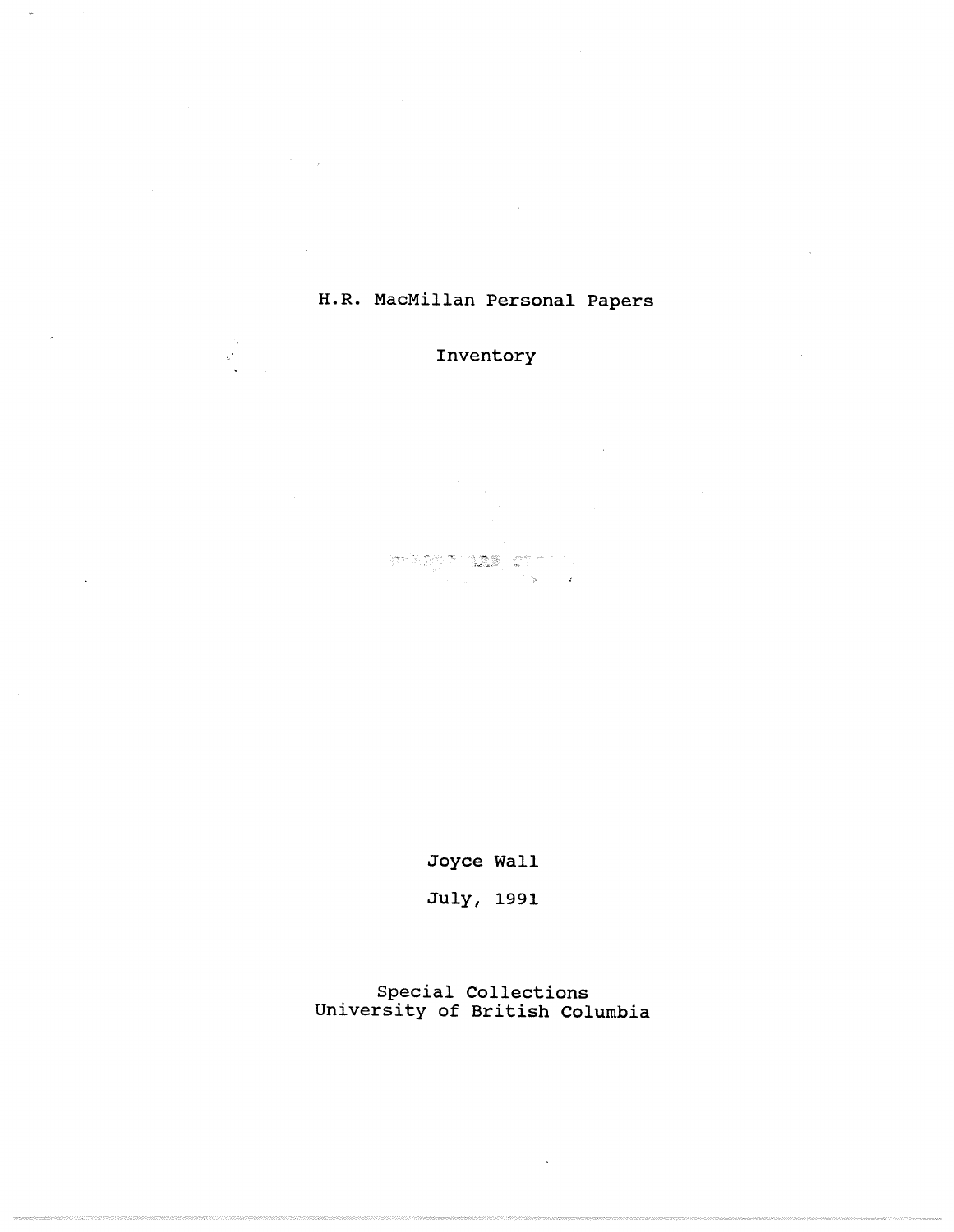# **Table of Contents**

|                | Biographical Note                | i              |
|----------------|----------------------------------|----------------|
|                | Scope and Contents               | ii             |
| Series<br>Α.   | Chronological Correspondence     | $\mathbf 1$    |
| в.             | Geographical Correspondence      | 1              |
| $\mathbf{c}$ . | HRM Miscellaneous Correspondence | $\overline{2}$ |
|                | D. Early Correspondence          | 3              |
| $E_{\star}$    | Accordion Files                  | 3              |
| F <sub>z</sub> | Community Associations           | 3              |
| G.             | <b>Business Matters</b>          | 4              |
| H.             | Family                           | 5              |
| Ι.             | Social Correspondence            | 6              |
| J.             | Speeches and Publications        | 6              |
| <b>K.</b>      | Government Correspondence        | 7              |
| $\mathbf{L}$ . | Trips and Vacations              | 7              |
| M.             | World War II                     | 7              |
| N.             | <b>Books</b>                     | 7              |
| $\mathsf{o}$ . | <b>NATO</b>                      | 8              |
| $P_{\bullet}$  | Smith, Davis & Wright            | 8              |
| $Q_{\star}$    | Arrowsmith Farms                 | 8              |
| R.             | Fairbridge Farm Schools          | 8              |
| S.             | Miscellaneous                    | 8              |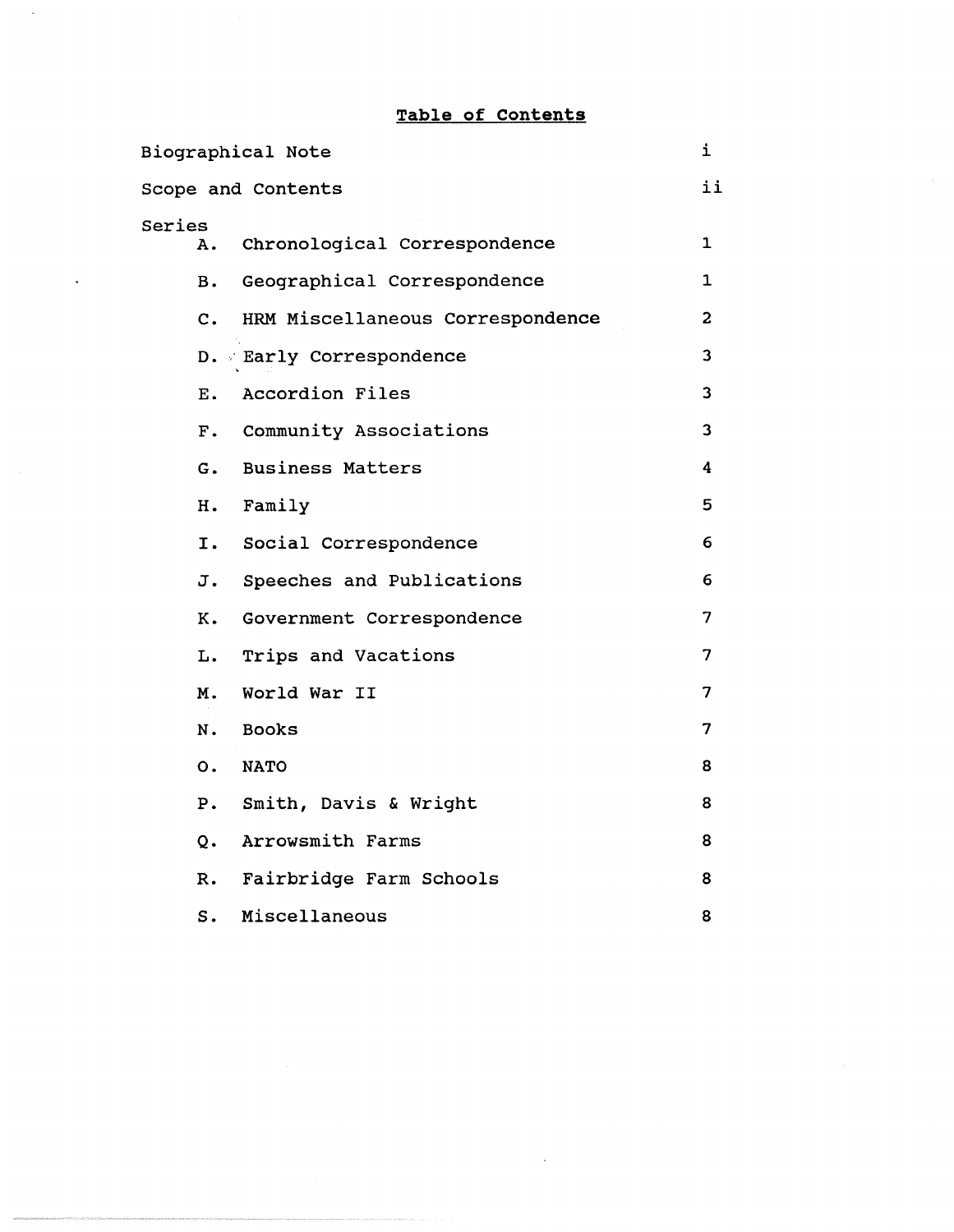### **Biographical Note**

Harvey Reginald MacMillan was born September 9, 1885 in Ontario and grew up there. In 1908, he obtained a Master of Science degree in Forestry at Yale University. In 1912 he became British Columbia's first Chief Forester. During World War I he was appointed Assistant Director of the Imperial Munitions Board. He married Edna Mulloy (1911), and had two children: Edna Marion (Lecky) in 1912 and Gertrude Jean (Southam) in 1915 .

In 1919, he left government employ and established the H.R. MacMillan Export Company Ltd. From then until he retired in 1956, he worked to establish the forestry and paper giant known today as MacMillan-Bloedel Ltd. During World War II however, he did take time to act first as Timber Controller, then as Chairman of the Wartime Requirements Board and finally as President of Wartime Merchant Shipping Ltd. Following the war his own business expanded greatly. In 1951 he merged with Bloedel, Stewart and Welch Ltd. and acted as Chairman of the Board until 1956. In 1959 Powell River Company Ltd. was added to incorporate all aspects of the forestry and paper industry. HRM served as Honorary Chairman from  $1960 - 1961$  and as a member of the executive council until 1969 when he requested his name not be put forward again. Apart from these interests he also acted as chairman of B.C. Packers Ltd. and served as director on the boards of numerous companies and institutions .

HRM was also known as a great philanthropist and was involved in many community related projects and activities. His greatest interest was in education, especially forestry and forest engineering which he funded through grants, scholarships, books and facilities at UBC.

HRM died at 90 years of age, February 9, 1976.

 $V(\mathcal{M})$  is a set  $V(\mathcal{M})$  and  $\mathcal{M}$ 医心内骨 医心脏

i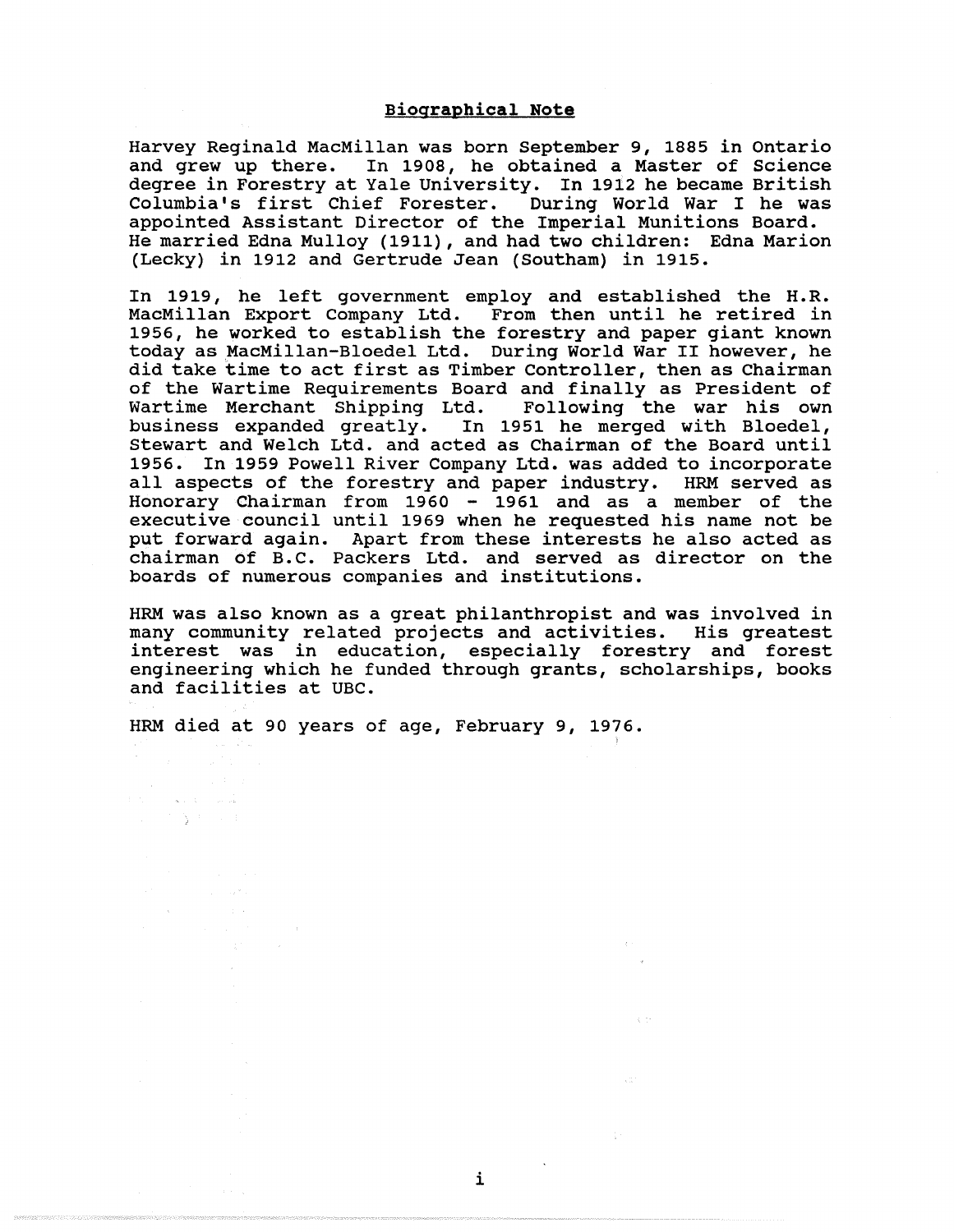#### **Scope and Contents,**

 $\label{eq:1} \mathcal{L}_{\mathcal{A}}(\mathcal{D}^{\mathcal{A}}_{\mathcal{A}}) = \mathcal{L}_{\mathcal{A}}(\mathcal{A}^{\mathcal{A}}_{\mathcal{A}}) = \mathcal{L}_{\mathcal{A}}(\mathcal{A}^{\mathcal{A}}_{\mathcal{A}})$ 

The collection of HRM's personal papers was transferred from ten filing cabinets in storage at the MacMillan-Bloedel head office in Vancouver to the UBC Library, Special Collections and<br>University Archives Division, in May, 1991. There are 14.3 University Archives Division, in May, 1991. There are 14.3 meters of material currently stored in 110 - 13 cm boxes. The numerous photographs, artifacts, and Christmas cards are not included in this inventory. Prior to acquisition, the family had access to the collection and removed files regarding settlement of the estate and other confidential matters .

Material included in the collection spans HRM's entire life. The bulk however, comes from the period 1930 to 1965. Aside from the Chronological Correspondence series, the filing system appears to have been based on subject. If there was no date put on a file, one was not added unless it was miscellaneous material and there was no other way to arrange it. As well, just as there appears to be an overlap between HRM's personal and corporate lives, this collection and his corporate papers contain elements of each. There does not appear to have been only one filing system either, as there were several secretaries employed by HRM over his life.

While sound archival theory establishes the need to re-create the original order, in this case one was not always visible. It also appears that there may have been earlier attempts to order the collection but these were not completed. The most clearly defined series is the Chronological Correspondence and after that the pieces became harder to put together. Some of this "randomness" is reflected in the current order of the collection as not all material on one subject is necessarily in one series.

There are three guidelines that this inventory is based on. First, the units of files with related subject and/or date were kept together regardless of the series label on the file. This is indicated on the file and in the description. It was unclear whether these units were part of an original order or were the result of subsequent re-organization. Secondly, if a unit was impossible to discern, files were ordered into series indicated by the label (the files were not read to confirm the title) . Often files were gathered from the entire collection. These are artificial series but do provide the possibility of an original order and certainly easier access to the information. Lastly, within the files, incoming correspondence is placed first and outgoing at the end. Any loose pages in the file are placed between these. Thus, it should be possible to re-create the original appearance of the files themselves .

According to the agreement with the University of British Columbia and the Executors of the will and trustees of the estate of H.R. MacMillan, the Papers are closed until June 21, 1993, without the written permission of the Executors .

ii

 $\mathcal{R}(\rho,\kappa)$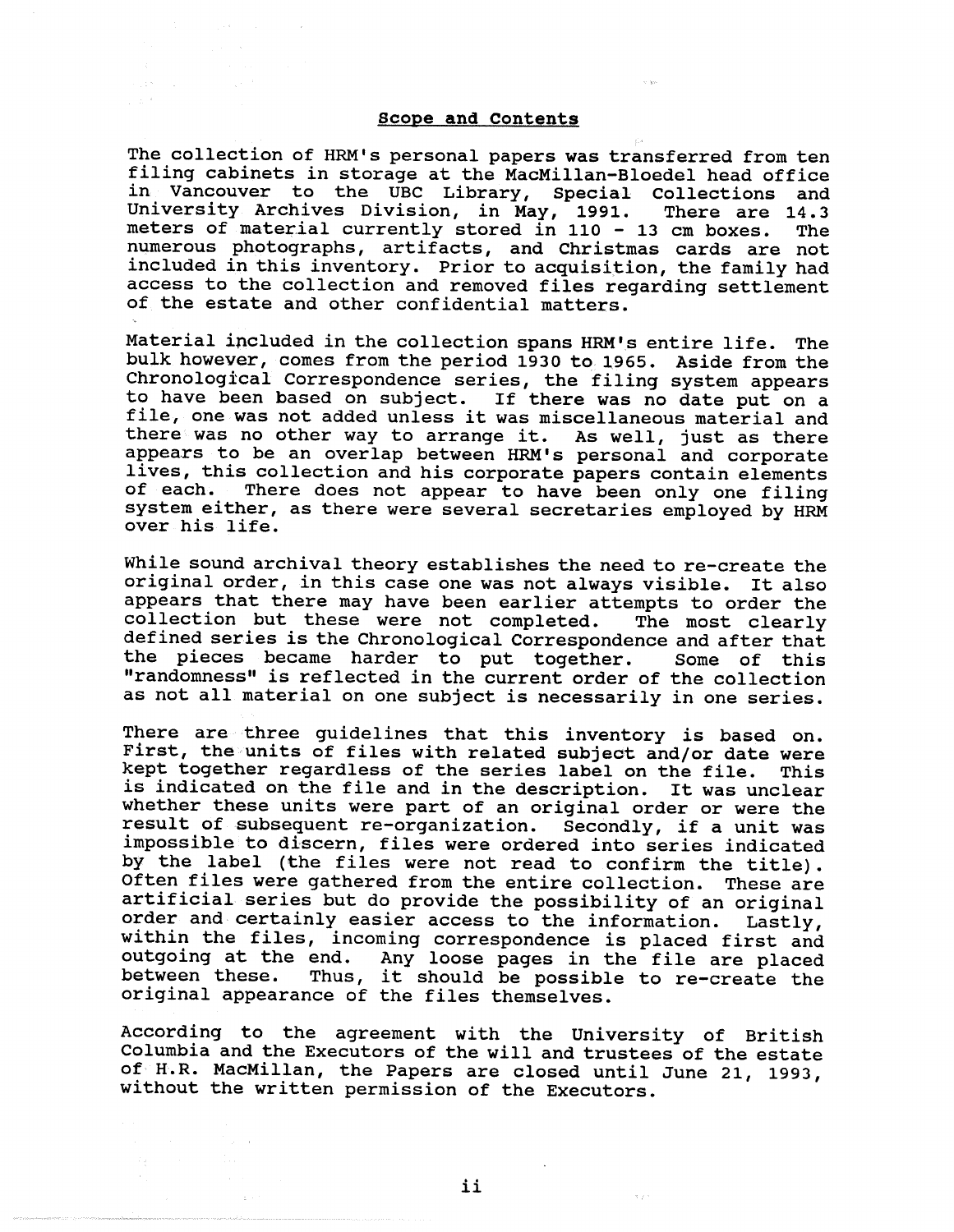#### **H .R . MacMillan Personal Paper s**

A. Chronological Correspondence 1-1 to 13-5

This series was mostly intact although some scattering and disruption of chronology had occurred. It covers 1924 - 1956 with some gaps .  $\frac{1}{2}$ 

B. Geographical Correspondence 13-6 to 23-17

This series was created to contain all information that was filed by country. There were many scattered files as well as units which have been left together.

- 1. Canada
	- a) Alphabet letter  $(A, B, C)$  13-6 to 14-14 The filing system is quite consistent however, the dates are very arbitrary.
	- b) Accordion File 14-15 to 15-7 There were files within the folds and these are filed at the end of each respective folder.
	- c) Alphabetical Files 15-8 to 18-5 These files were largely grouped together and used<br>the same labelling system. They were filed the same labelling system. They were filed alphabetically originally. This order was restored .
	- d) Assorted 1962-1963 18-6 to 19-6 This unit was left intact. It contains mostly Canadian files but has one from the U.K. and one from the U.S.A. units.
- 2. U.S.A.

**originally .**

**a)** Miscellaneous **19-7 to 20-4 A collection of undated files labelled "Misc "**

 $\frac{1}{2} \int_{0}^{2\pi} \left( \frac{1}{2} \right) \, d\tau$ 

- b) Alphabetical Files 20-5 to 20-21 A varied collection of person and company files that were scattered in small groups through the collection .
- c) Alphabet letter  $(A, B, C)$  21-1 to 21-3 An incomplete unit from files that were scattered through the collection.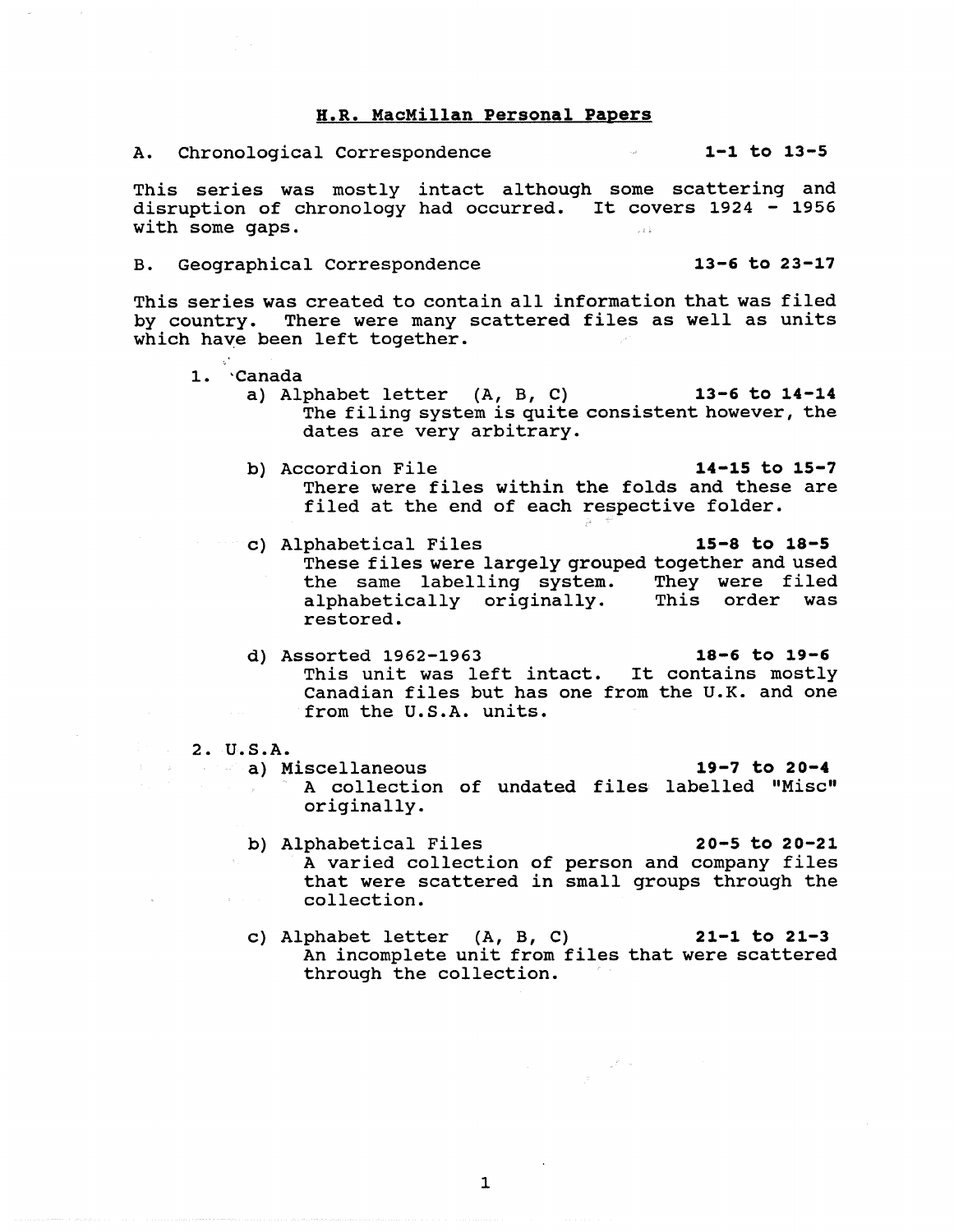$3. U.K.$ 

- **a) Miscellaneous 21-4 to 21-1 <sup>3</sup> This unit was either labelled "Misc" or was designated such due to is varied contents . Many of these were simply labelled "U.K ." .**
- b) Alphabetical Files 22-1 to 23-14 A collection of files arranged alphabetically in small units and restored into a larger unit.

4. Other 23-15 to 23-17 Contains two files on Australia and one on Mexico .

C. HRM Miscellaneous Correspondence 24-1 to 36-2

This series contains files labelled "Misc" originally. The "HRM" designation is meant to distinguish an original system from the Miscellaneous odds and ends described at the end of this inventory. Units  $1 - 3$  are differentiated by label type. There was a clear division of organization and method.

- 1. 1934 1943 **24-1 to 24-2 <sup>1</sup> These files used a white label and were numbered . The sequence was restored but is incomplete .**
- 2. 1944 1956 **24-22 to 28-18 Contains** alphabetical units that were scattered **throughout the collection including the J .H . Lane unit . In that case there are "Finance" files left in the original order .**
- 3. 1954 1977 **28-19 to 35-1 <sup>0</sup> A collection of all "Misc" files left regarding persons** and a few files on Vancouver found with these files and **kept together .**
- 4. Miscellaneous 1938 1976 35-11 to 35-16 Displayed no other label and were arranged chronologically based on file contents .
- 5. Alphabet Letter (A, B, C) 35-17 to 36-2 An incomplete unit but clearly of the same type.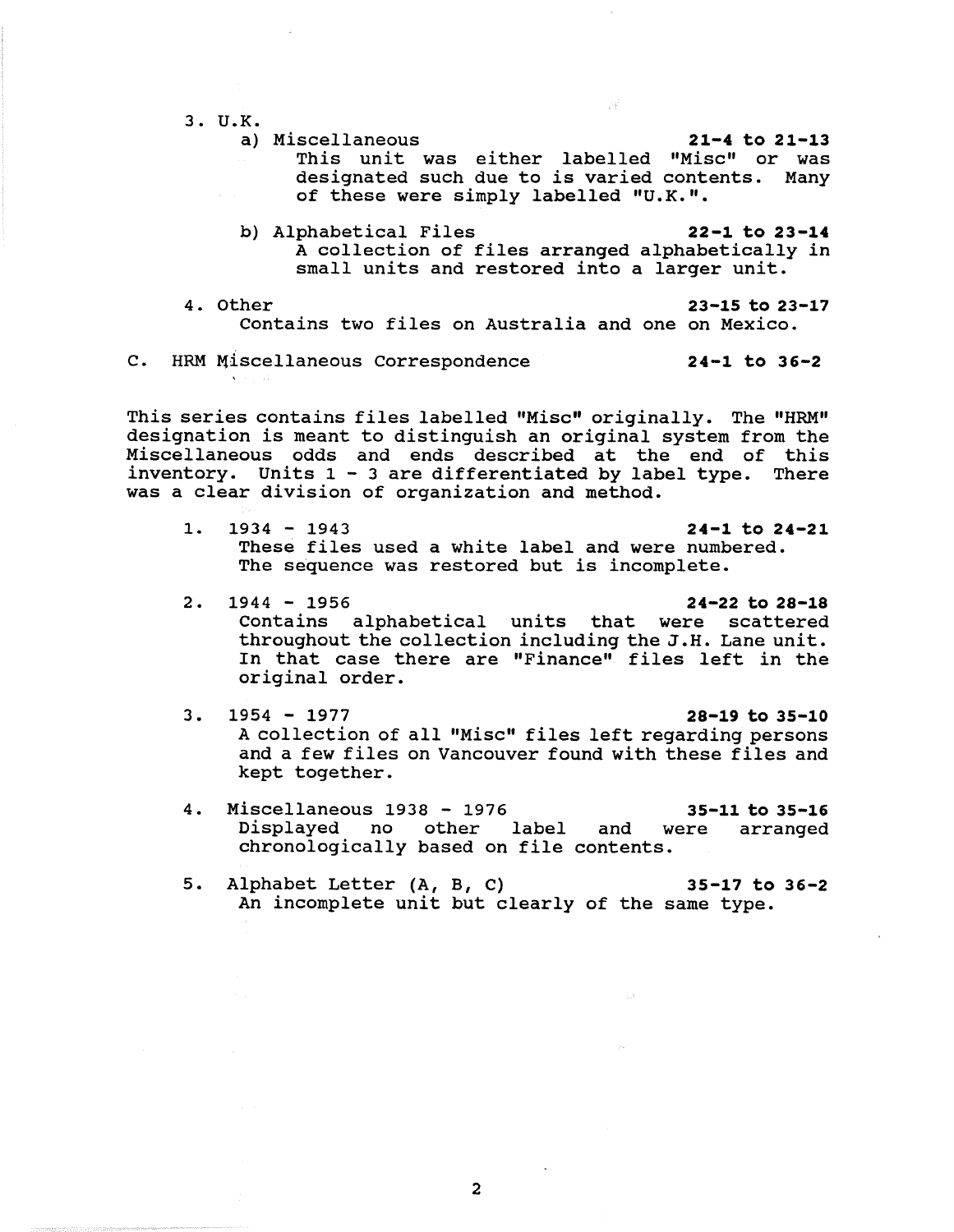### D. Early Correspondence 36-3 to 37-1

The material in this series was filed together. There is a broad range of subjects and dates within the box files and Assorted Correspondence. The pamphlets had been placed in ring binders. Only one copy of each has been kept in this collection.

- 1. Miscellaneous Personal, 1910 1919 36-3 to 36-12 This is an alphabetical box file that was taken apart.
- 2. Miscellaneous Personal, 1912 1919 36-13 to 36-19 This box file contains material on Adams Powell Timber Company Ltd. One file "1912 - 1916" was in the box • file and has been filed separately .
- 3. Assorted Correspondence 36-20 to 36-23
- **4. Pamphlets 36-24 to 37-1 See also series J .3, 91-i to 91-3, for other pamphlets by HRM .**

E. Accordion Files 37-2 to 41-10

Three large accordion files were found together and contain material of assorted dates and subjects. The files were taken apart and are now arranged alphabetically.

| 1. | Canadian                  | $37 - 2$ to $37 - 19$  |
|----|---------------------------|------------------------|
|    | $2.$ #2                   | $37 - 20$ to $39 - 11$ |
|    | 3. #3                     | $39-12$ to $40-10$     |
|    | F. Community Associations | $40 - 11$ to $55 - 15$ |

This is a large collection of units representing HRM's relationship with the community at large. It is an artificial series however, it serves to organize the material into an accessible form .

- 1. Universities<br>a) UBC
	-

**a) UBC 40-11 to 46-16 In the initial order, there were large units tha t were arranged alphabetically . These have been assembled as a complete unit . Files on donations** and finance were left with the UBC files rather than removing them and placing them into the Finance unit.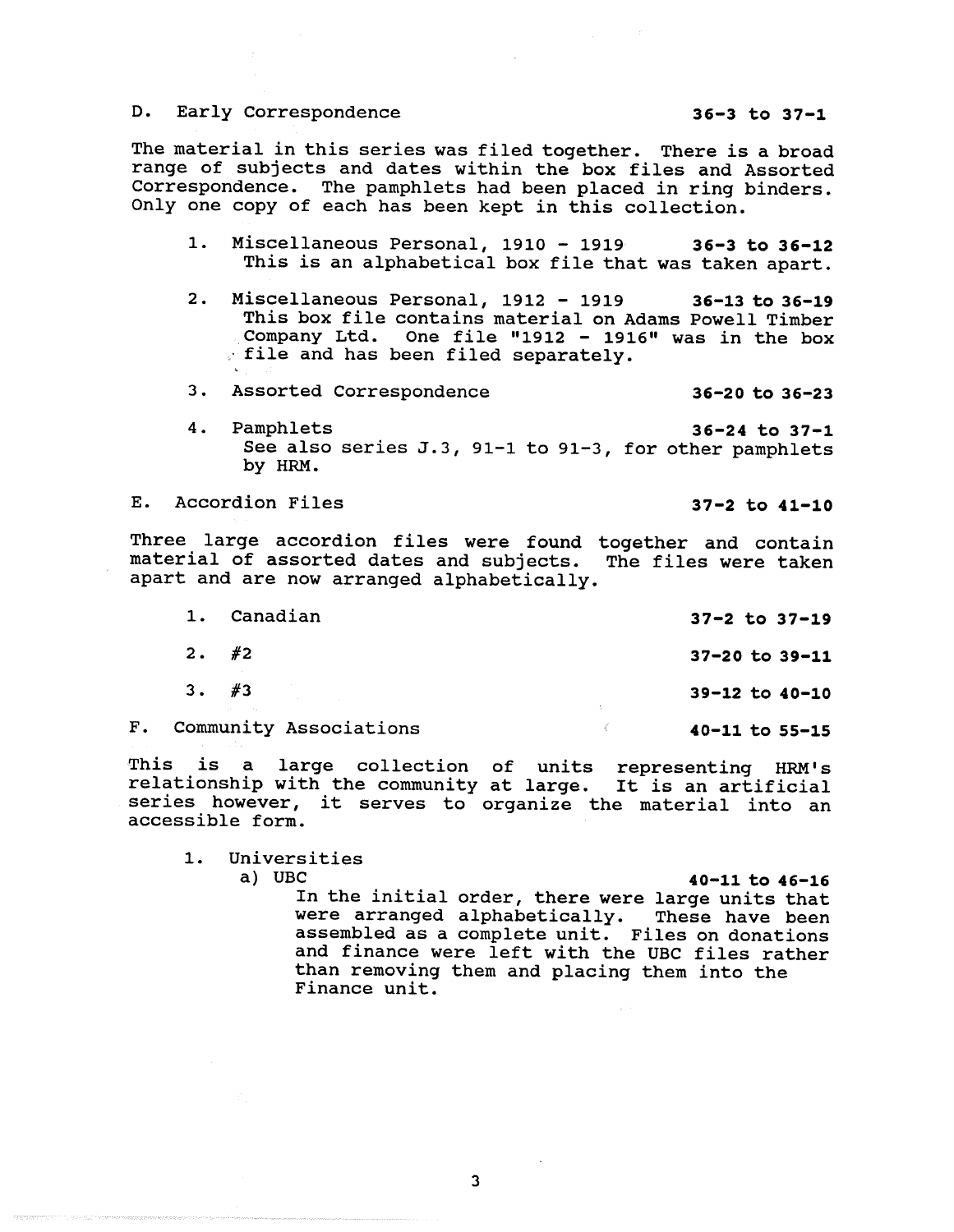- b) Others **47-1 to 48-5** All other files on other universities including Yale. Donations and finance files are included here .
- 2. Miscellaneous Committees and 48-6 to 51-19 Directorships This unit contains files originally labelled with this title along with any files that bear the same subject headings as those with this title. There are files with this title scattered in other series which were left there as they appeared to be part of a subject order .
- 3. Alphabetical Files 52-1 to 54-7 This unit contains all other files of the same subject matter as Misc. Comm. and Dir. but these were not part of the original filing system .
- 4. Memberships 34-8 to 55-2 These files were scattered through the collection but were labelled by this title.
- 5. Medals and Honors 55-3 to 55-12 These files were loosely grouped together and were labelled as a unit originally.
- 6. Subscriptions 55-13 to 55-15 These three files were scattered and brought together for easier access .
- G. Business Matters **6. 2008** 120 and 55-16 to 81-1

Due to the overlapping nature of HRM's personal and corporate affairs, there are many files in the personal collection of a financial nature. These have been arranged in one series for easy access. Please see also HRM's Corporate Papers.

- 1. B.C. Packers  $55-16$  to  $61-14$ These files were found in six sealed packages. The alphabetical order was restored and loose pages from between the files were filed at the end.
- 2. Donations
	- a) Alphabetical Files 61-15 to 67-13 Smaller units with this title were assembled into one larger unit excluding the files on donations contained in the series F. Universities, 40-11 to  $55 - 15$ .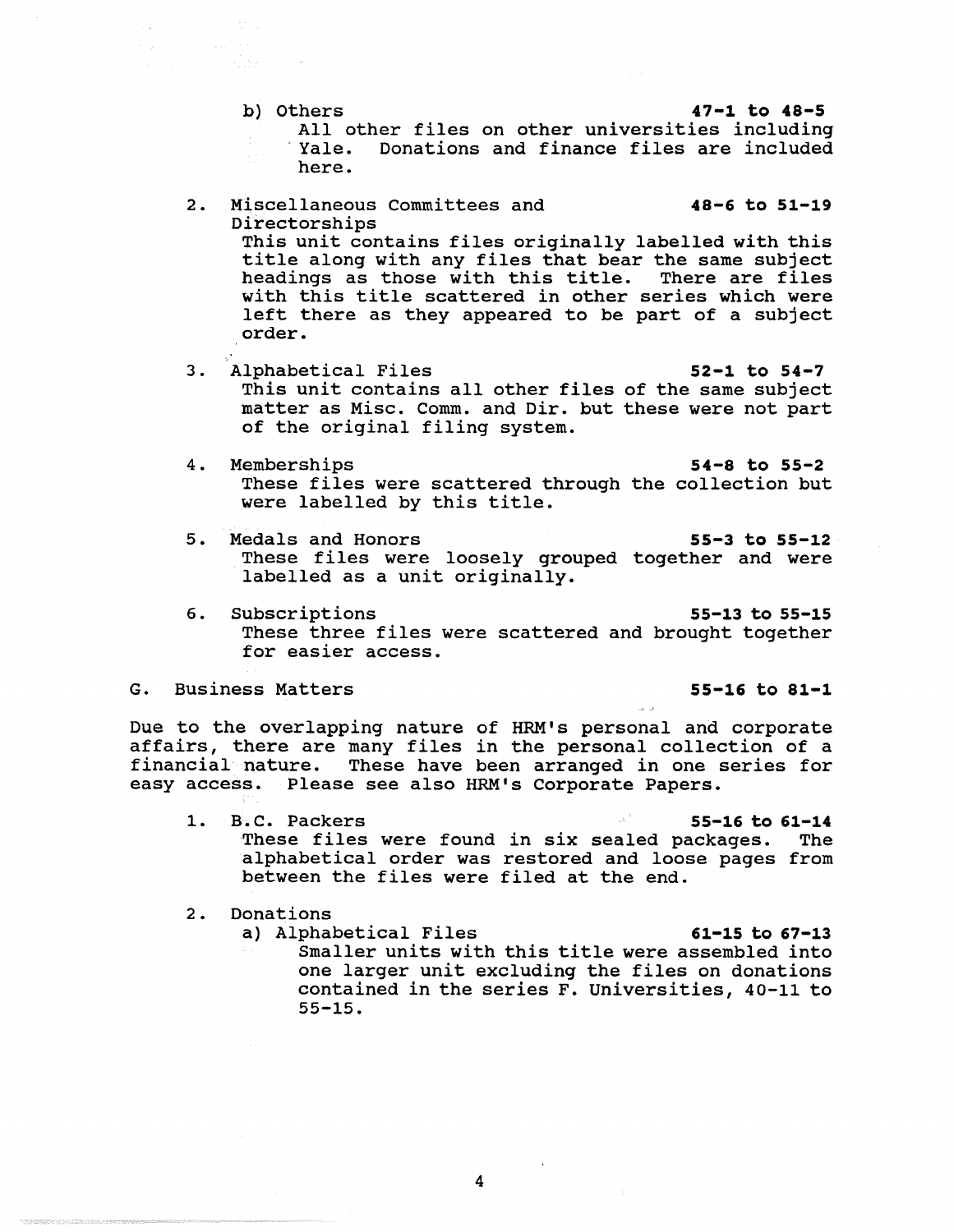b) Chronological Files 67-14 to 68-4

This is an original unit labelled "Finance -Donations" kept intact.

- 3. Finance 68-5 to 74-22 This is an original filing system arranged alphabetically from scattered units through the collection. It includes files that fit the subject matter but were not labelled that way originally .
	- 4. HRM Export Co. Ltd. 25-1 to 75-9 These files had a unique yellow label and were scattered in the collection.
	- 5. Office Memos 75-10 to 76-11 The majority of this unit of files were grouped together and the few scattered files were added for easy access .
- **6. Banks 76-12 to 79-9 This unit includes files on the Canadian Bank of Commerce, Canada Trust, British American Bank Note Co . , Lloyds, London and Western Trust, and a few others . It is an artificial unit assembled for easy access .**
- 7. Imports and Acquisitions 79-10 to 81-1 This unit contains one larger group of files and the few scattered files regarding purchases made overseas and at home by HRM and his family.

**H . Family 81-2 to 88-10**

This series was artificially created to encompass aspects of HRM's family life both past and present.

- 1. Stuart B. MacMillan 81-2 to 81-4 This unit was found as a single package containing three files .
- 2. Biographical 81-5 to 82-1 This unit contains material from two accordion files as well as other files scattered through the collection .
- 3. Obituary 82-2 to 82-7 This unit contains copies of sympathy letters received and sent after the death of HRM in 1976.
- 4. Genealogy 83-1 to 88-10 This is an assemblage of three larger units . It contains information on HRM's ancestors including the family involvement with the Quakers .

5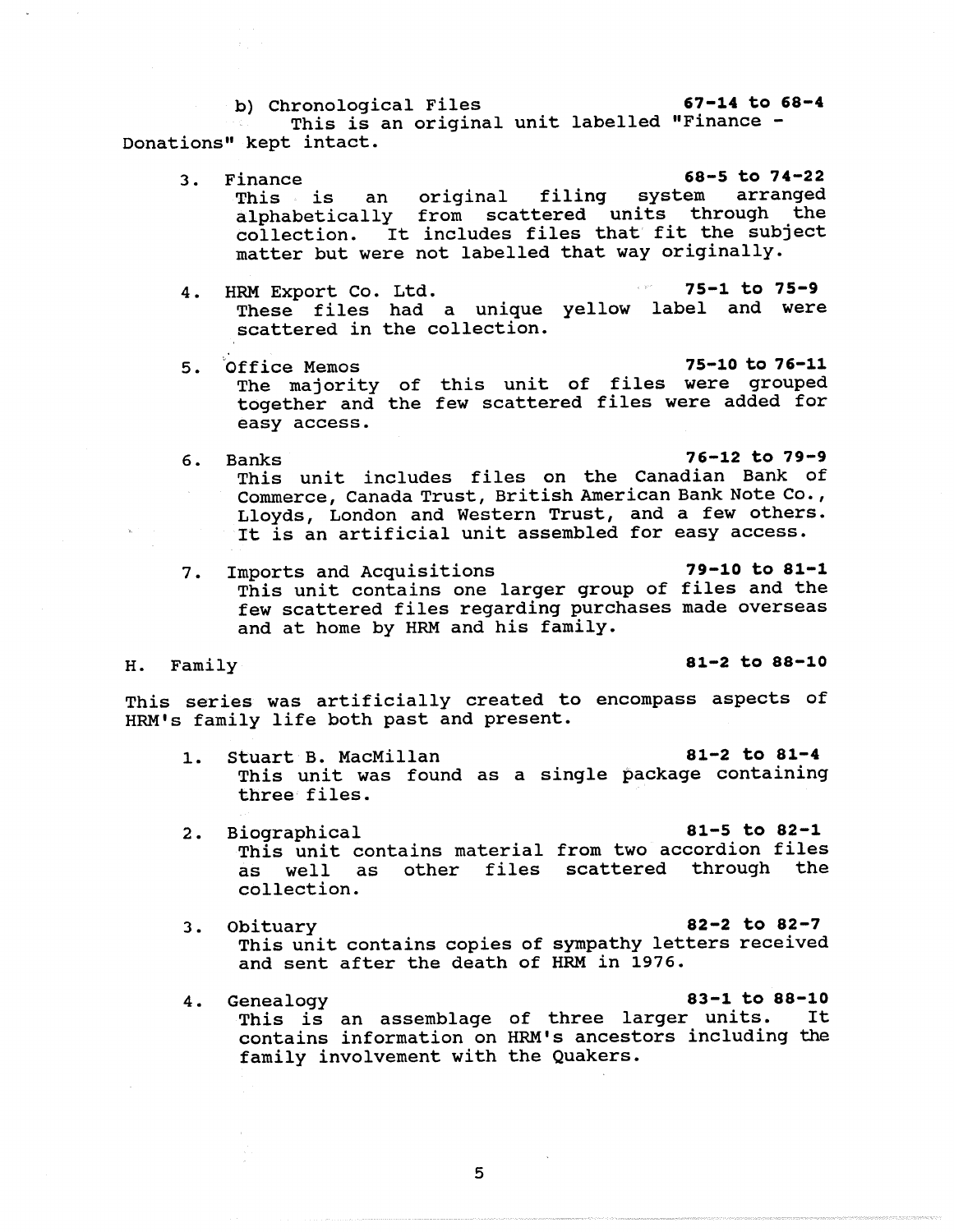### I. Social Correspondence 88-11 to 90-11

This is an artificial series created to include correspondence of a social or leisure nature. There is, of course, some overlap with other series .

- 1. Get Well and Thank You Letters 88-11 to 88-18 This correspondence relates to HRM's stroke in 1966.
- 2. Invitations 88-19 to 89-10 The last three files of this unit come from a package of "Misc. Invitations 1957 - 1975". The others were scattered throughout the collection .
- 3. Luncheons and Dinners 89-11 to 90-7 This is a unit of files that were scattered through the collection regarding dinners given for and by HRM .
- 4. Christmas Lists 90-8 to 90- 9 These two files are lists of cards sent in 1974 and 1975 .
- **5. Telegrams 90-10 to 90-11 These two files contain an assortment of dates and subjects .**

J. Speeches and Publications 90-12 to 92-1

This is an artificial series designed to include all of HRM's public statements and appearances .

- 1. Speeches 90-12 to 90-16 These files were scattered through the collection and represent a variety of years and topics he spoke on. They have been arranged chronologically.
- 2. T.V. Appearances 90-17
	-

- **3. Pamphlets 91-1 to 91- <sup>3</sup>** See also D. 4, Early Correspondence, 36-24 to 37-1, for **other pamphlets .**
- 4. Fishery and Forestry Lectureships 91-4 to 92-1 This unit contains copies of UBC lectures funded by  $\mathbb E$ on these two subjects from 1955 to 1975 .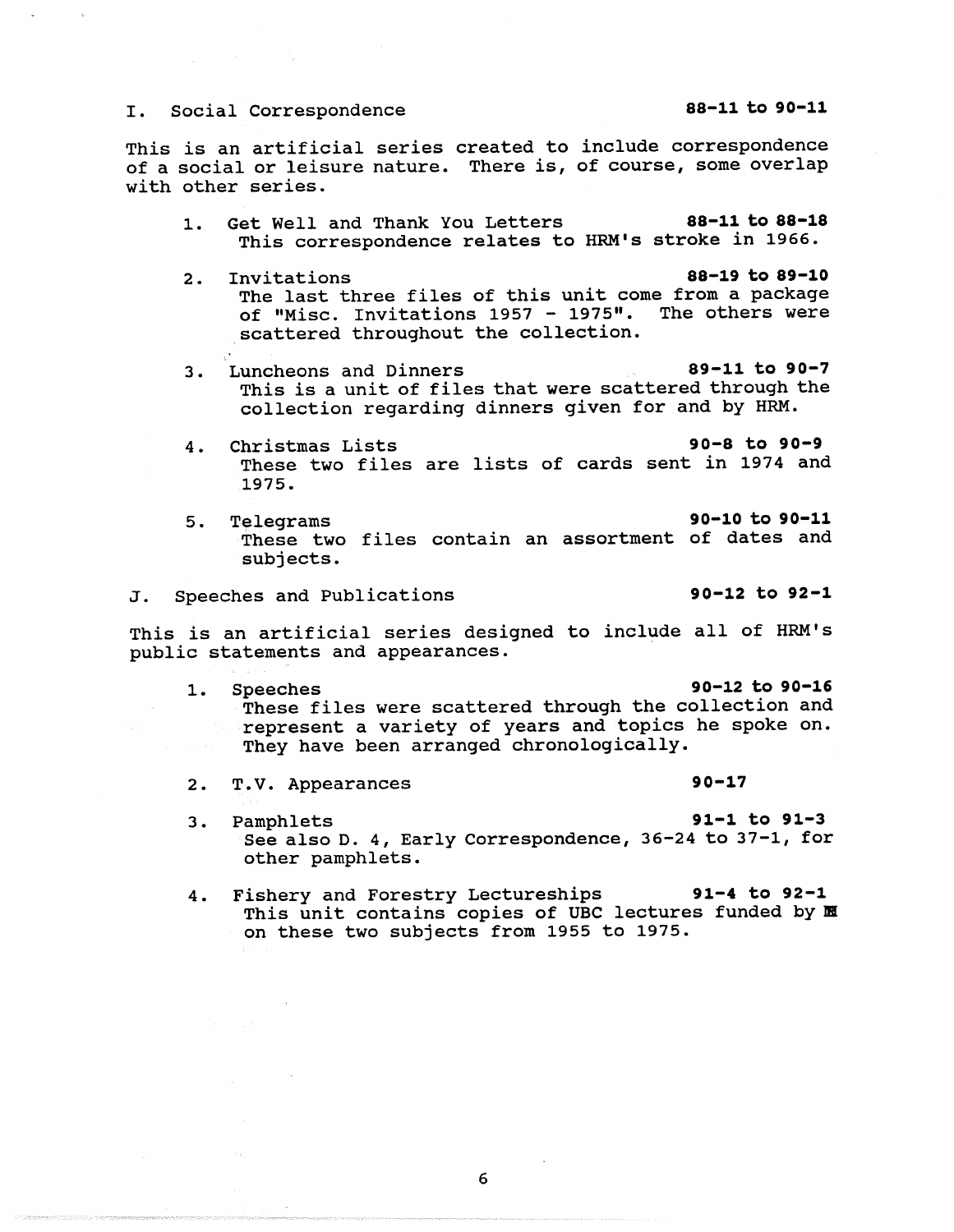## K. Government Correspondence 192-2 to 92-11

This brief series includes all files that were scattered through the collection with this specific title and is limited to correspondence with Canadian officials. There are of course many other references within the other series.

# L . Trips and Vacations 92-12 to 99-2

网络经常

Again the cross over between personal and corporate activities means that there is a mix of both pleasure and business in this series .

- 1. Alphabetical Files 92-12 to 93-19 'These files were found as a unit and kept as such .
- 2. Chronological Files 93-20 to 95-25 These files were scattered in the collection and brought together for easy access .
- 3. Marijean 96-1 to 98-11 **This unit regarding his yacht was found as five sealed Example 20 Sepackages and left in the original order.** 
	- 4. D.H. Bates Trips 38-12 to 99-2 This unit was found as one sealed package and left in original order .

M. World War II 99-3 to 100-17

This series contains files on HRM's participation in Government committees during the second World War .

- $\frac{1}{2} \left( \frac{1}{2} \right)^2$  . 1. Timber Controller 1. 1. 100-10
	- $\Box$  This unit was found together and kept intact.
		- 2. Wartime Merchant Shipping Ltd. 100-11 to 100-17 These files were scattered but added to the series for easy access .

-33

 $\pm$  1. a erak<br>195

# **N . Books 100-18 to 102-6**

This series includes records of books HRM sent, received, or donated. See also J.H. Lane in C. 2, HRM Misc. Corr., 24-2 to  $28 - 18$ .